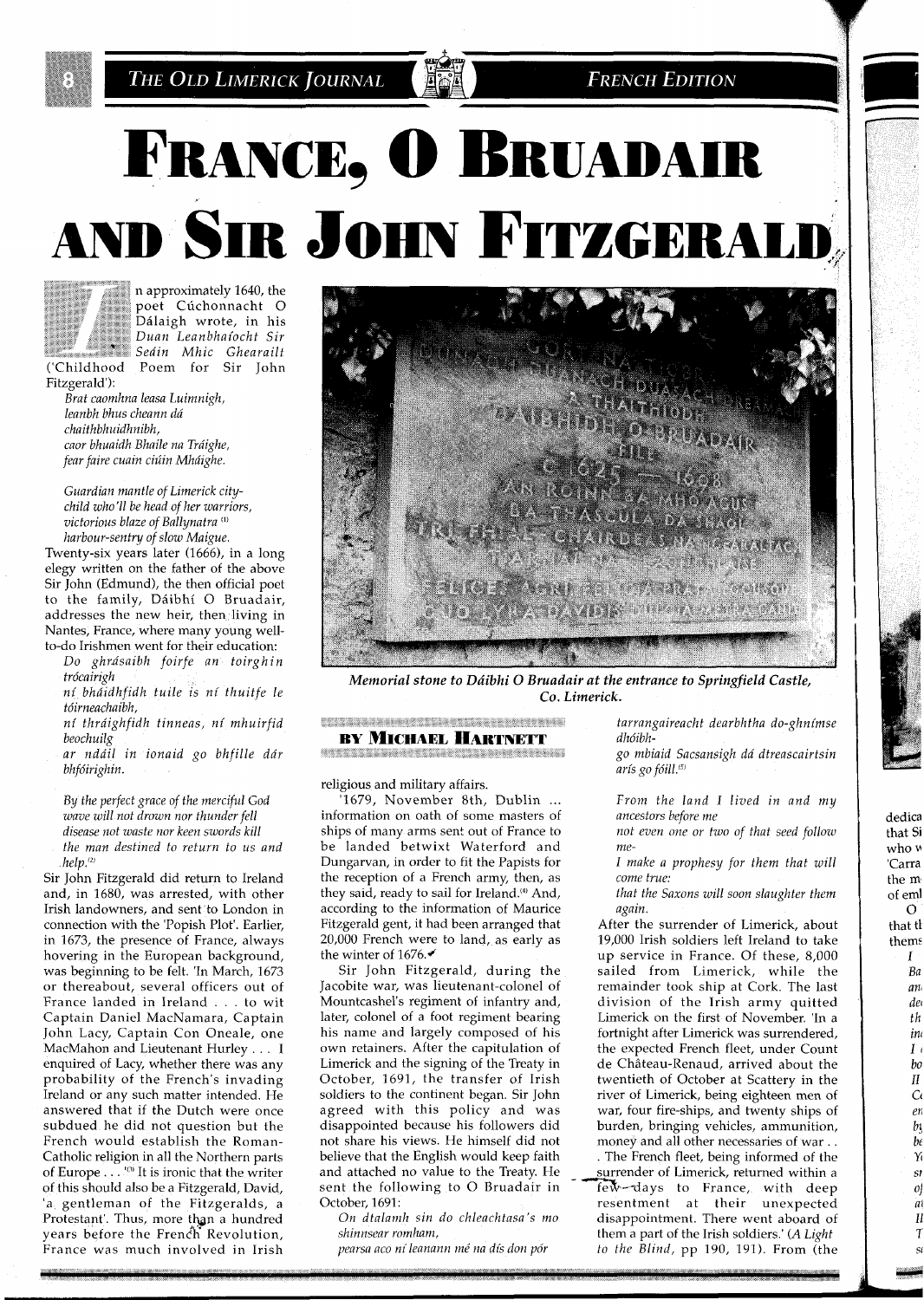## THE OLD LIMERICK JOURNAL

## **FRENCH EDITION**



*Springfield Castle, once the home of the Fitzgerald family.* 

*dedication to) the present poem we learn that Sir John Fitzgerald was one of those who went to France at this time, and that*  'Carraigafoyle, in the county of Kerry, at *the mouth of the Shannon, was the port*  of embarkation'.<sup>(6)</sup>

*0 Bruadair's reply to Sir John shows that the poet had as little faith in the Irish themselves as he had in the English:* 

*I* 

rw ji ill m ut ke  $00$ he, ıst ed∘ i a d, nt, hei he of. of n,

he ı a eр эd

of

ıt

he.

beside me in this land.

*rour anger was dearer to me than the Since I am deprived of silver and store of smooth faces* 

awhile. بيل پر

Ш sail *and guided your followers to disasterthe excesses they practised in times gone by* 

*are still remembered in the people's minds. IV* 

*In the defilement that spread this over the land-*

*whoring I wonbcall it, but a sacrifice of cows:* 

*and sees no flaw there, he is blind to their* 

I beg of the charity of the just Creator The flock that did not follow you under **that you may reach your land alive and** unwounded.<sup>(7)</sup>

*v11* 

*Since the men of Ireland are sentenced to bear the heaviest yoke that grew in the woods* 

*a pity they go not from shore* 

*over the sea with you away from the torture of the heavy harrow.* 

*Both 0 Bruadair and Sir John were right. The Irish who remained became a mob; Battle-tree for whom I showed great zeal* the promise of forgiveness you got for the Articles of the Treaty were not *and true friendship from a heart without* them *hem the m sain. and them a and true friendship from a heart minimal ratified; English oppression began again. deceit- was why they didn't bother to cheer you The poet describes the aftermath in a though you thought awhile I was on the road. long poem, An Longbhriseadh (The indifferent to your fate V Shipwreck).@' And, contrary to 0 I am sad to see your back turned on* An insulting bargain for this gang Bruadair's wishes, his patron was not to board a ship.<br>
board a ship. Who robbed the English lawlessly- return to Ireland. His corps kept its old who robbed the English lawlessly- return to Ireland. His corps kept its old *If John Bull signs the Article not ratified* name and fought with the French in the *Certain's my parting from you since the yet yet yet* Flanders campaign, and at the battle of *end of the battle of and sees no flaw there, he is blind to their* Lauden, 1693, where the Duc by which I though you would be ruling history. history and the set of the dividend and dividend William III, and *V1 Fitzgerald received a special mark of*   $\tau$ ampaign until 1696, and along the Rhine *the gang I must be meek before, for and the energy to campaign sword in in* 1697. *Some authorities state that he hand was fatally wounded at Oudenarde in*  1798, but may have confused him with a Brigadier Nicholas Fitzgerald, who was fatally wounded at that battle. One ms.